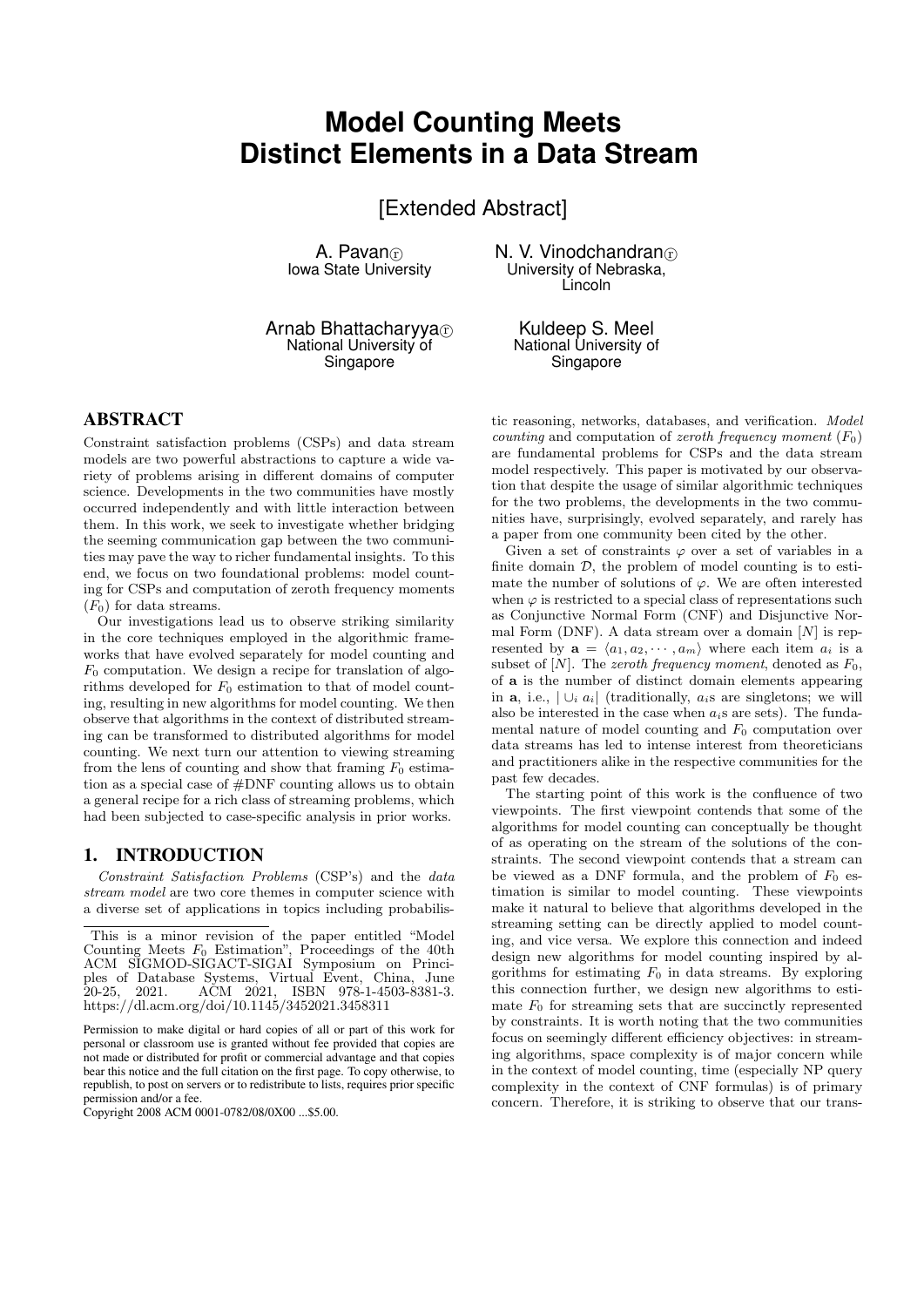formation recipe leads to the design of efficient algorithms for  $F_0$  estimation as well as model counting wherein *effi*cient is measured by the concern of the corresponding community. We further investigate this observation and demonstrate that the space complexity of streaming algorithms provides an upper bound on the query complexity of model counting algorithms.

To put our contributions in context, we briefly survey the historical development of algorithmic frameworks in both model counting and  $F_0$  estimation and point out the similarities.

# Model Counting

The complexity-theoretic study of model counting was initiated by Valiant who showed that this problem, in general, is #P-complete [32]. This motivated researchers to investigate approximate model counting and in particular to design  $(\varepsilon, \delta)$ -approximation schemes. The complexity of approximate model counting depends on its representation. When the model  $\varphi$  is represented as a CNF formula  $\varphi$ , designing an efficient  $(\varepsilon, \delta)$ -approximation is NP-hard [30]. In contrast, when it is represented as a DNF formula, model counting admits an FPRAS (fully polynomial-time approximation scheme) [21, 22]. We will use  $\#\text{CNF}$  to refer to the case when  $\varphi$  is a CNF formula and  $\#DNF$  to refer to the case when  $\varphi$  is a DNF formula.

For #CNF, Stockmeyer [30] provided a hashing-based randomized procedure that can compute an  $(\varepsilon, \delta)$ -approximation with running time poly( $|\varphi|$ ,  $1/\varepsilon$ ,  $1/\delta$ ), given access to an NP oracle. Building on Stockmeyer's approach and motivated by the unprecedented breakthroughs in the design of SAT solvers, researchers have proposed a series of algorithmic improvements that have allowed the hashing-based techniques for approximate model counting to scale to formulas involving hundreds of thousands of variables. The practical implementations substitute the NP oracle with a SAT solver. In the context of model counting, we are primarily interested in time complexity and therefore, the number of NP queries is of key importance. The emphasis on the number of NP calls also stems from practice as the practical implementation of model counting algorithms have shown to spend over 99% of their time in the underlying SAT calls [29].

Karp and Luby [21] proposed the first FPRAS scheme for  $\#DNF$ , which was improved in subsequent works [22, 9]. Chakraborty, Meel, and Vardi [5] demonstrated that the hashing-based framework can be extended to #DNF, thereby providing a unified framework for both #CNF and #DNF. Meel, Shrotri, and Vardi [24, 25] subsequently improved the complexity of the hashing-based approach for #DNF and observed that hashing-based techniques achieve better scalability than Monte Carlo techniques.

# Zeroth Frequency Moment Estimation

Estimating  $(\varepsilon, \delta)$ -approximation of the  $k^{\text{th}}$  frequency moments  $(F_k)$  of a stream is a central problem in the data streaming model [1]. In particular, considerable work has been done in designing algorithms for estimating the  $0^{th}$ frequency moment  $(F_0)$ , the number of distinct elements in the stream. For streaming algorithms, the primary resource concerns are space complexity and processing time per element. In general, for a streaming algorithm to be considered efficient, these should be poly( $\log N$ ,  $1/\epsilon$ ) where N is the size of the universe (we assume  $\delta$  to be a small constant and ignore  $O(\log(\frac{1}{\delta}))$  factors in this discussion).

The first algorithm for computing  $F_0$  with a constant factor approximation was proposed by Flajolet and Martin, who assumed the existence of hash functions with ideal properties resulting in an algorithm with undesirable space complexity [15]. In their seminal work, Alon, Matias, and Szegedy designed an  $O(\log N)$  space algorithm for  $F_0$  with a constant approximation ratio that employs 2-universal hash functions [1]. Subsequent investigations into hashing-based schemes by Gibbons and Tirthapura [16] and Bar-Yossef, Kumar, and Sivakumar [3] provided  $(\varepsilon, \delta)$ -approximation algorithms with space and time complexity  $\log N \cdot \text{poly}(\frac{1}{\varepsilon})$ . Later, Bar-Yossef et al. proposed three algorithms with improved space and time complexity [2]. While the three algorithms employ hash functions, they differ conceptually in the usage of relevant random variables for the estimation of  $F_0$ . This line of work resulted in the development of an algorithm with optimal space complexity  $O(\log N + \frac{1}{\varepsilon^2})$  and  $O(\log N)$  update time to estimate the  $F_0$  of a stream [20].

The above-mentioned works are in the setting where each data item  $a_i$  is an element of the universe. Subsequently, there has been a series of results of estimating  $F_0$  in rich scenarios with a particular focus to handle the cases  $a_i \n\subset$  $\{1, 2, \dots, N\}$  such as a list or a multidimensional range [3, 26, 31].

# The Road to a Unifying Framework

As mentioned above, the algorithmic developments for model counting and  $F_0$  estimation have largely relied on the usage of hashing-based techniques and yet these developments have, surprisingly, been separate, and rarely has a work from one community been cited by the other. In this context, we wonder whether it is possible to bridge this gap and if such an exercise would contribute to new algorithms for model counting as well as for  $F_0$  estimation? The main conceptual contribution of this work is an affirmative answer to the above question. First, we point out that the two wellknown algorithms; Stockmeyer's #CNF algorithm [30] that is further refined by Chakraborty et al. [5] and Gibbons and Tirthapura's  $F_0$  estimation algorithm [16], are essentially the same.

The core idea of the hashing-based technique of Stockmeyer's and Chakraborty et al's scheme is to use pairwise independent hash functions to partition the solution space (satisfying assignments of a CNF formula) into roughly equal and small cells, wherein a cell is small if the number of solutions is less than a pre-computed threshold, denoted by Thresh. Then a good estimate for the number of solutions is the number of solutions in an arbitrary cell  $\times$  number of cells. To determine the appropriate number of cells, the solution space is iteratively partitioned as follows. At the  $m^{th}$ iteration, a hash function with range  $\{0,1\}^m$  is considered resulting in cells  $h^{-1}(y)$  for each  $y \in \{0,1\}^m$ . An NP oracle can be employed to check whether a particular cell (for example  $h^{-1}(0^m)$  is small by enumerating solutions one by one until we have either obtained Thresh+1 number of solutions or we have exhaustively enumerated all the solutions. If the cell  $h^{-1}(0^m)$  is small, then the algorithm outputs  $t \times 2^m$ as an estimate where  $t$  is the number of solutions in the cell  $h^{-1}(0^m)$ . If the cell  $h^{-1}(0^m)$  is not small, then the algorithm moves on to the next iteration where a hash function with range  $\{0,1\}^{m+1}$  is considered.

We now describe Gibbons and Tirthapura's algorithm for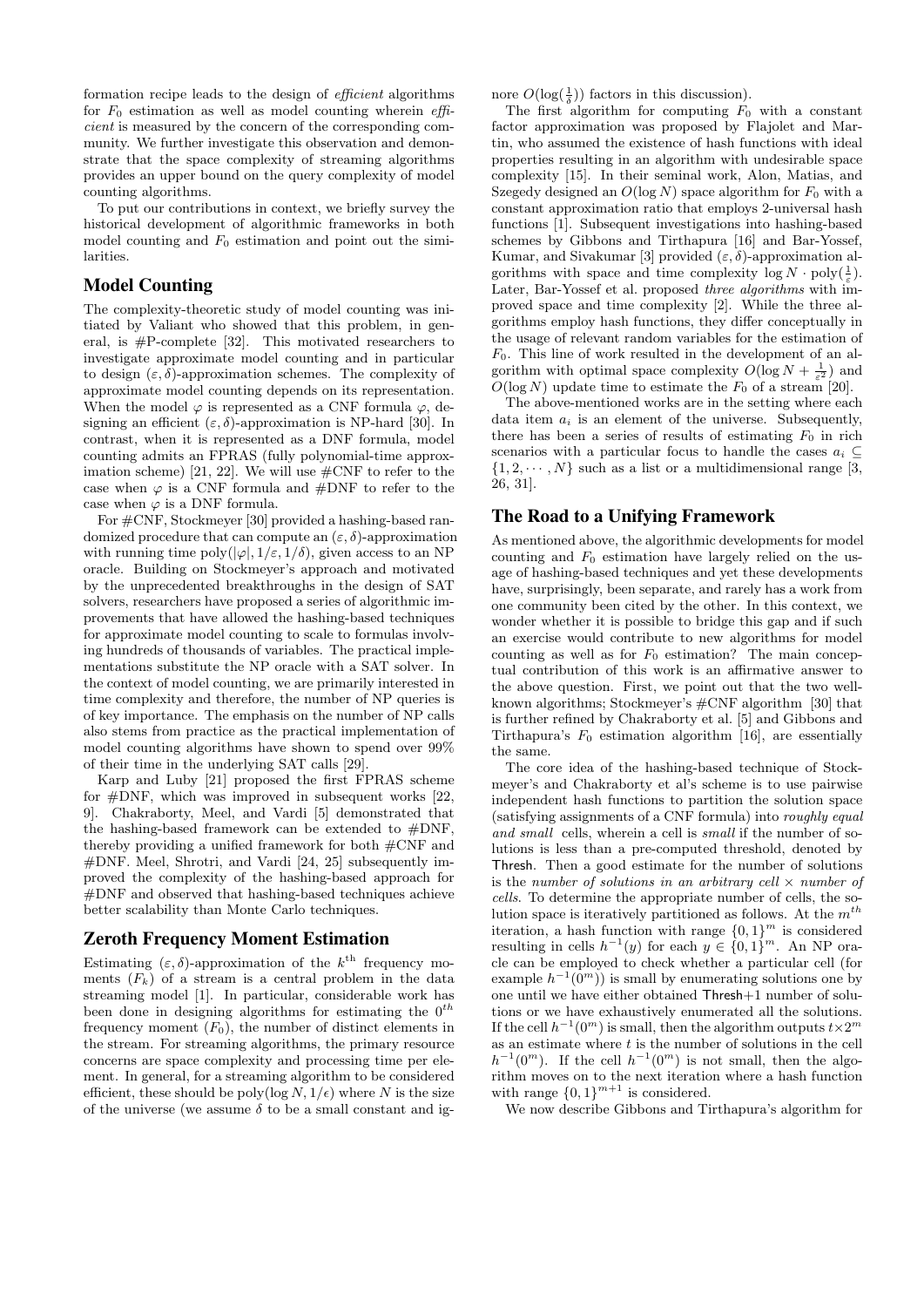$F_0$  estimation which we call the Bucketing algorithm. Without loss of generality, we assume that  $N$  is a power of two thus identify  $[N]$  with  $\{0,1\}^n$ . The algorithm maintains a bucket of size Thresh and starts by picking a hash function  $h: \{0,1\}^n \to \{0,1\}^n$ . It iterates over sampling levels. At level m, when a data item x comes, if  $h(x)$  starts with  $0^m$ , then  $x$  is added to the bucket. If the bucket overflows, then the sampling level is increased to  $m + 1$  and all elements x in the bucket other than the ones with  $h(x) = 0^{m+1}$  are deleted. At the end of the stream, the value  $t \times 2^m$  is output as the estimate where  $t$  is the number of elements in the bucket and  $m$  is the sampling level.

These two algorithms are conceptually the same. In the Bucketing algorithm, at the sampling level  $m$ , it looks at only the first  $m$  bits of the hashed value; this is equivalent to considering a hash function with range  $\{0,1\}^m$ . Thus the bucket is nothing but all the elements in the stream that belong to the cell  $h^{-1}(0^m)$ . The final estimate is the number of elements in the bucket times the number of cells, identical to Chakraborty et al.'s algorithm. In both algorithms, to obtain an  $(\varepsilon, \delta)$  approximation, the Thresh value is chosen as  $O(\frac{1}{\varepsilon^2})$ . To reduce the error probability to  $1/\delta$ , the median of  $O(\log \frac{1}{\delta})$  independent estimations is output.

#### Our Contributions

Motivated by the conceptual identity between the two algorithms, we further explore the connections between algorithms for model counting and  $F_0$  estimation.

First, we formalize a recipe to transform streaming algorithms for  $F_0$  estimation to those for model counting. Such a transformation yields new  $(\varepsilon, \delta)$ -approximate algorithms for model counting, which are different from currently known algorithms. Our transformation recipe from  $F_0$  estimation to model counting allows us to view the problem of the design of distributed #DNF algorithms through the lens of distributed functional monitoring that is well studied in the data streaming literature.

Building on the connection between model counting and  $F_0$  estimation algorithms, we design new algorithms to estimate  $F_0$  over *structured set streams* where each element of the stream is a (succinct representation of a) subset of the universe. Thus, the stream is  $S_1, S_2, \cdots$  where each  $S_i \subseteq [N]$  and the goal is to estimate the  $F_0$  of the stream, i.e. the size of  $\cup_i S_i$ . In this scenario, the goal is to design algorithms whose per-item time (time to process each  $S_i$ ) is poly-logarithmic in the size of the universe. Structured set streams that are considered in the literature include 1 dimensional and multidimensional ranges [26, 31]. Several interesting problems, including max-dominance norm [6] and counting triangles in graphs [3], can be reduced to computing  $F_0$  over such ranges.

We observe that several structured sets can be represented as small DNF formulae and thus  $F_0$  counting over these structured set data streams can be viewed as a special case of  $#DNF$ . Using the hashing-based techniques for  $#DNF$ , we obtain a general recipe for a rich class of structured sets that include DNF sets, affine spaces, and multidimensional ranges. Prior work on structured sets had to rely on involved analysis for each of the specific instances, while our work provides a general recipe for both analysis and implementation.

A natural question that arises from the transformation is the relationship between the space complexity of the streaming algorithms and the query complexity of the obtained model counting algorithms. We establish a relationship between these two quantities by showing that the space complexity is an upper bound on the query complexity.

#### 2. NOTATION

We will assume the universe  $[N] = \{0, 1\}^n$ .  $F_0$  Estimation: A data stream **a** over domain  $[N]$  can be represented as  $\mathbf{a} = a_1, a_2, \ldots, a_m$  wherein each item  $a_i \in [N]$ . Let  $\mathbf{a}_u = \bigcup_i \{a_i\}.$  F<sub>0</sub> of the stream **a** is  $|\mathbf{a}_u|$ . We are interested in a probably approximately correct scheme that returns an  $(\varepsilon, \delta)$ -estimate c of  $F_0$ , i.e.,

$$
\Pr\left[\frac{|\mathbf{a}_u|}{1+\varepsilon} \le c \le (1+\varepsilon)|\mathbf{a}_u|\right] \ge 1-\delta.
$$

*Model Couting:* Let  $X = \{x_1, x_2, \ldots, x_n\}$  be a set of Boolean variables. For a Boolean formula  $\varphi$  over variables X, let  $\mathsf{Sol}(\varphi)$  denote the set of all satisfying assignments of  $\varphi$ . The propositional model counting problem is to compute  $|\mathsf{Sol}(\varphi)|$ for a given formula  $\varphi$ . As in the case of  $F_0$ , we are interested in a probably approximately correct algorithm that takes as inputs a formula  $\varphi$ , a tolerance  $\varepsilon > 0$ , and a confidence  $\delta \in (0,1],$  and returns a  $(\varepsilon, \delta)$ -estimate c of  $|\mathsf{Sol}(\varphi)|$  i.e.,  $\Pr\left[\frac{|\mathsf{Sol}(\varphi)|}{1+\varepsilon}\leq c\leq (1+\varepsilon)|\mathsf{Sol}(\varphi)|\right]\geq 1-\delta.$ 

k-wise Independent hash functions: Let  $n, m \in \mathbb{N}$  and  $\mathcal{H}(n, m) \triangleq$  ${h:\{0,1\}^n \to \{0,1\}^m}$  be a family of hash functions mapping  $\{0,1\}^n$  to  $\{0,1\}^m$ .

DEFINITION 1. A family of hash functions  $\mathcal{H}(n,m)$  is kwise independent, denoted  $\mathcal{H}_{k\text{-wise}}(n,m)$ , if  $\forall \alpha_1, \alpha_2, \ldots, \alpha_k \in$  ${0,1}^m$ , for all distinct  $x_1, x_2, ... x_k \in {0,1}^n$ ,

$$
\Pr_{h \in \mathcal{H}(n,m)}[(h(x_1) = \alpha_1) \wedge (h(x_2) = \alpha_2) \dots (h(x_k) = \alpha_k)] = \frac{1}{2^{km}}
$$

Explicit families. An explicit hash family that we use is  $\mathcal{H}_{\text{Toeplitz}}(n, m)$ , which is known to be 2-wise independent [4]. The family is defined as follows:  $\mathcal{H}_{\text{Toeplitz}}(n,m) \triangleq \{h : \{0,1\}^n \to$  $\{0,1\}^m$  is the family of functions of the form  $h(x) = Ax + b$ with  $A \in \mathbb{F}_2^{m \times n}$  and  $b \in \mathbb{F}_2^{m \times 1}$ , and  $\mathbb{F}_2$  is the finite field of size 2. For a hash function  $h: \{0,1\}^n \to \{0,1\}^m$ ,  $h_{\ell}: \{0,1\}^n \to$  $\{0,1\}^{\ell}, \ell \in \{1,\ldots,m\},\$ is the function where  $h_{\ell}(y)$  is the first  $\ell$  bits of  $h(y)$ .

#### 3. FROM STREAMING TO COUNTING

As a first step, we present a unified view of the three hashing-based algorithms proposed in Bar-Yossef et al [2]. Their first algorithm, the Bucketing algorithm discussed above, is a modification of an  $F_0$  estimation algorithm due to Gibbons and Tirthapura [16]. The second algorithm, which we call Minimum, is based on the idea that if we hash all the items of the stream, then  $\mathcal{O}(1/\varepsilon^2)$ -th minimum of the hash values can be used to compute a good estimate of  $F_0$ . The third algorithm, which we call Estimation, chooses a set of  $k$ functions,  $\{h_1, h_2, \ldots, h_k\}$ , such that each  $h_i$  is picked randomly from an  $\mathcal{O}(\log(1/\varepsilon))$ -independent hash family. For each hash function  $h_j$ , we say that  $h_j$  is not lonely if there exists  $a_i \in \mathbf{a}$  such that  $h_i(a_i) = 0$ . One can then estimate  $F_0$  of **a** by estimating the number of hash functions that are not lonely.

Algorithm 1, called ComputeF0, presents the overarching architecture of the three proposed algorithms. The architecture of ComputeF0 is fairly simple: it chooses a collection of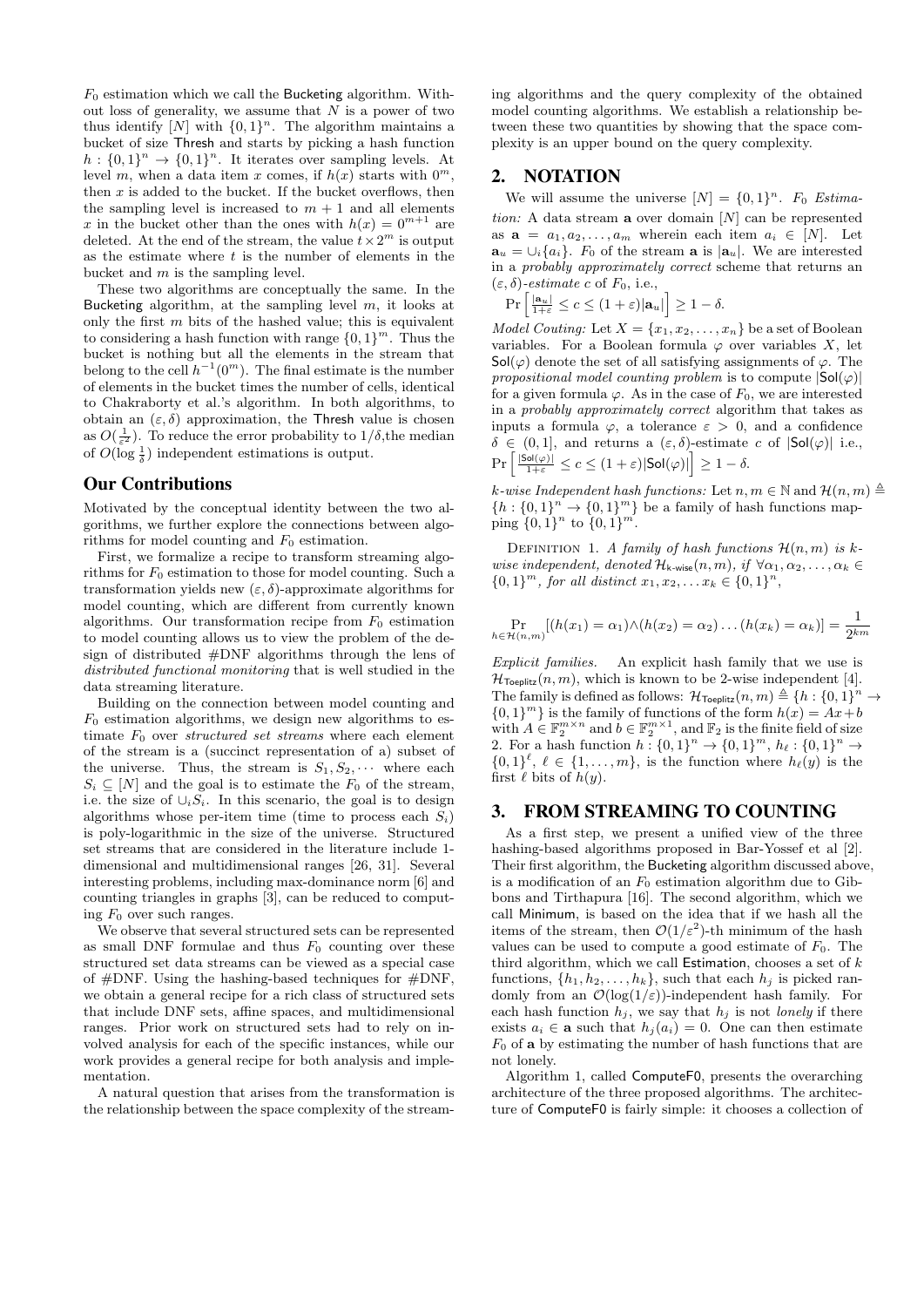hash functions using ChooseHashFunctions, calls the subroutine ProcessUpdate for every incoming element of the stream and invokes ComputeEst at the end of the stream to return the  $F_0$  approximation.

ChooseHashFunctions. As shown in Algorithm 2, the hash functions depend on the strategy being implemented. The subroutine PickHashFunctions( $\mathcal{H}, t$ ) returns a collection of t independently chosen hash functions from the family  $H$ . We use  $H$  to denote the collection of hash functions returned, this collection is viewed as either a 1-dimensional array or as a 2-dimensional array. When  $H$  is a 1-dimensional array,  $H[i]$  denotes the *i*th hash function of the collection and when H is a 2-dimensional array  $H[i][j]$  is the  $[i, j]$ th hash function.

ProcessUpdate. For a new item  $x$ , the update of  $S$ , as shown in Algorithm 3 is as follows:

- Bucketing For a new item x, if  $H[i]_{m_i}(x) = 0^{m_i}$ , then we add it to  $S[i]$  if x is not already present in  $S[i]$ . If the size of  $S[i]$  is greater than Thresh (which is set to be  $\mathcal{O}(1/\varepsilon^2)$ , then we increment the  $m_i$  as in line 8.
- Minimum For a new item x, if  $H[i](x)$  is smaller than max  $S[i]$ , then we replace  $\max S[i]$  with  $H[i](x)$ .
- Estimation For a new item x, compute  $z = \text{TailZero}(H[i, j](x)),$ i.e, the number of trailing zeros in  $H[i, j](x)$ , and replace  $\mathcal{S}[i, j]$  with z if z is larger than  $\mathcal{S}[i, j]$ .

ComputeEst. Finally, for each of the algorithms, we estimate  $F_0$  based on the sketch S as described in the subroutine ComputeEst presented as Algorithm 4. It is crucial to note that the estimation of  $F_0$  is performed solely using the sketch  $S$  for the Bucketing and Minimum algorithms. The Estimation algorithm requires an additional parameter r that depends on a loose estimate of  $F_0$ .

Algorithm 1 ComputeF0 $(n, \varepsilon, \delta)$ 1: Thresh  $\leftarrow 96/\varepsilon^2$ 2:  $t \leftarrow 35 \log(1/\delta)$ 3:  $H \leftarrow$  ChooseHashFunctions $(n,$  Thresh, t) 4:  $S \leftarrow \{\}$ 5: while true do 6: if EndStream then exit; 7:  $x \leftarrow input()$ 8: ProcessUpdate( $S, H, x$ , Thresh) 9:  $Est$  ← ComputeEst(S, Thresh) 10: return Est

Sketch Properties. For each of the three algorithms, their corresponding sketches can be viewed as arrays of size  $35 \log(1/\delta)$ . The parameter Thresh is set to  $96/\varepsilon^2$ .

- Bucketing The element  $S[i]$  is a tuple  $\langle \ell_i, m_i \rangle$  where  $\ell_i$  is a list of size at most Thresh, where  $\ell_i = \{x \in \mathbf{a} \mid$  $H[i]_{m_i}(x) = 0^{m_i}$ . We use  $S[i](0)$  to denote  $\ell_i$  and  $\mathcal{S}[i](1)$  to denote  $m_i$ .
- Minimum Each  $S[i]$  holds the lexicographically Thresh many smallest elements of  $\{H[i](x) \mid x \in \mathbf{a}\}.$
- Estimation Each  $S[i]$  holds a tuple of size Thresh. The j'th entry of this tuple is the largest number of trailing zeros in any element of  $H[i, j](\mathbf{a})$ .

# Algorithm 2 ChooseHashFunctions( $n$ , Thresh,  $t$ ) 1: switch AlgorithmType do 2: case AlgorithmType==Bucketing 3:  $H \leftarrow \text{PickHashFunctions}(\mathcal{H}_{\text{Toeplitz}}(n, n), t)$ 4: case AlgorithmType==Minimum 5:  $H \leftarrow \text{PickHashFunctions}(\mathcal{H}_{\text{Toeplitz}}(n, 3n), t)$ 6: case AlgorithmType==Estimation 7:  $s \leftarrow 10 \log(1/\varepsilon)$ 8: H ← PickHashFunctions $(\mathcal{H}_{s-\text{wise}}(n, n), t \times$ Thresh)

|  | Algorithm 3 ProcessUpdate( $S, H, x$ , Thresh) |
|--|------------------------------------------------|
|--|------------------------------------------------|

return  $H$ 

|     | 1: for $i \in [1,  H ]$ do                                       |
|-----|------------------------------------------------------------------|
| 2:  | switch AlgorithmType do                                          |
| 3:  | case Bucketing                                                   |
| 4:  | $m_i = \mathcal{S}[i](0)$                                        |
| 5:  | if $H[i]_{m_i}(x) == 0^{m_i}$ then                               |
| 6:  | $\mathcal{S}[i](0) \leftarrow \mathcal{S}[i](0) \cup \{x\}$      |
| 7:  | if $size(S[i](0))$ > Thresh then                                 |
| 8:  | $\mathcal{S}[i](1) \leftarrow \mathcal{S}[i](1) + 1$             |
| 9:  | for $y \in \mathcal{S}$ do                                       |
| 10: | if $H[i]_{m_i+1}(y) \neq 0^{m_i+1}$ then                         |
| 11: | Remove $(\mathcal{S}[i](0), y)$                                  |
| 12: | case Minimum                                                     |
| 13: | if $size(S[i]) <$ Thresh then                                    |
| 14: | $\mathcal{S}[i].\text{Append}(H[i](x))$                          |
| 15: | else                                                             |
| 16: | $i \leftarrow \arg \max(S[i])$                                   |
| 17: | if $S[i](j) > H[i](x)$ then                                      |
| 18: | $\mathcal{S}[i](j) \leftarrow H[i](x)$                           |
| 19: | case Estimation                                                  |
| 20: | for $j \in [1,$ Thresh do                                        |
| 21: | $S[i, j] \leftarrow \max(S[i, j], \text{TrailZero}(H[i, j](x)))$ |
|     | 22: return $S$                                                   |

# 3.1 A Recipe For Transformation

Observe that for each of the algorithms, the final computation of  $F_0$  estimation depends on the sketch  $\mathcal{S}$ . Therefore, as long as for two streams  $a$  and  $\hat{a}$ , if their corresponding sketches (and the hash functions chosen) match, then the three schemes presented above would return the same estimates.

The recipe for a transformation of streaming algorithms to model counting algorithms is based on the following insight:

- 1. Capture the relationship  $\mathcal{P}(\mathcal{S}, H, \mathbf{a}_u)$  between the sketch S, set of hash functions H, and set  $a_u$  at the end of stream.
- 2. View the formula  $\varphi$  as symbolic representation of the unique set  $\mathbf{a}_u$  represented by the stream **a** such that  $Sol(\varphi) = \mathbf{a}_u.$
- 3. Given a formula  $\varphi$  and set of hash functions H, design an algorithm to construct sketch  $S$  such that the property  $\mathcal{P}(\mathcal{S}, H, \mathsf{Sol}(\varphi))$  holds. Using the sketch  $\mathcal{S},$  $|Sol(\varphi)|$  can be estimated.

By applying the above recipe to the three  $F_0$  estimation algorithms, we can derive corresponding model counting algorithms. In particular, applying the above recipe to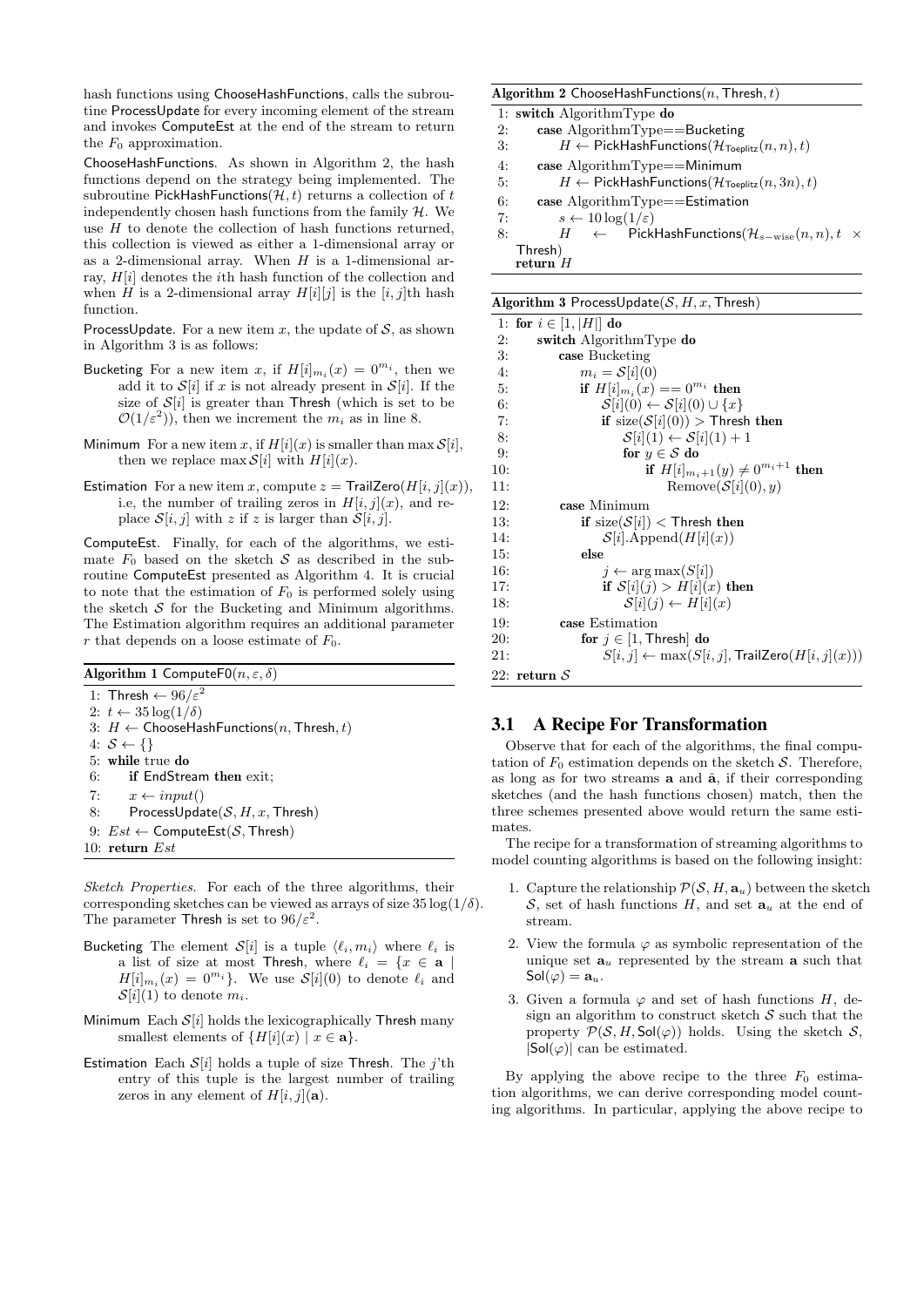Algorithm 4 ComputeEst( $S$ , Thresh)

|    | 1: switch Algorithm Type do                                                                                                                                         |
|----|---------------------------------------------------------------------------------------------------------------------------------------------------------------------|
| 2: | case Bucketing                                                                                                                                                      |
| 3: | <b>return</b> Median $\left( \left\{ \text{size}(\mathcal{S}[i](0)) \times 2^{\mathcal{S}[i](1)} \right\} \right)$                                                  |
| 4: | case Minimum                                                                                                                                                        |
| 5: | <b>return</b> Median $\left(\left\{\frac{\text{Thresh} \times 2^m}{\max\{S[i]\}}\right\}\right)$                                                                    |
| 6: | case Estimation $(r)$                                                                                                                                               |
| 7: | <b>return</b> Median $\left( \left\{ \frac{\ln\left(1 - \frac{1}{\text{Thresh}} \sum_{j=1}^{T} \log  F\{S[i,j] \geq r\} \right)}{\ln(1 - 2^{-r})} \right\} \right)$ |
|    |                                                                                                                                                                     |

the Bucketing algorithm leads us to the state of the art hashing-based model counting algorithm, ApproxMC, proposed by Chakraborty et al. [5]. Applying the above recipe to Minimum and Estimation allows us to obtain different model counting schemes. In this extended abstract we illustrate this transformation for the Minimum-based algorithm.

## 3.2 Example Application of Recipe: Minimumbased Algorithm

We showcase the application of the recipe in the context of minimum-based algorithm. For a given multiset a (e.g.: a data stream or solutions to a model), we now specify the property  $\mathcal{P}(\mathcal{S}, H, \mathbf{a}_u)$  as follows:

The sketch  $S$  is an array of sets indexed by members of  $H$ that holds lexicographically p minimum elements of  $H[i](a_u)$ where p is  $\min(\frac{96}{\varepsilon^2}, |\mathbf{a}_u|)$ . P is the property that specifies this relationship.

The following lemma due to Bar-Yossef et al. [2] establishes the relationship between the property  $P$  and the number of distinct elements of a multiset. Let  $\max(S_i)$  denote the largest element of the set  $S_i$ .

LEMMA 1. [2] Let  $\mathbf{a} \subseteq \{0,1\}^n$  be a multiset. Let  $H \subseteq$  $H_{\text{Toeplitz}}(n, 3n)$  where each  $H[i]$  is independently drawn from  $\mathcal{H}_{\text{Toeplitz}}(n,3n)$ , and  $|H| = O(\log 1/\delta)$ . Let  $S$  be such that  $\mathcal{P}(\mathcal{S}, H, a_u)$  holds. Let  $c = Median \left\{ \frac{p \cdot 2^m}{\max(S[i])} \right\}$ . Then

$$
\Pr\left[\frac{|\mathbf{a}_u|}{(1+\varepsilon)} \le c \le (1+\varepsilon)|\mathbf{a}_u|\right] \ge 1-\delta.
$$

Therefore, we can transform the Minimum algorithm for  $F_0$  estimation to that of model counting given access to a subroutine that can compute S such that  $\mathcal{P}(\mathcal{S}, H, \mathsf{Sol}(\varphi))$ holds. The following proposition establishes the existence and complexity of such a subroutine, called FindMin.

PROPOSITION 1. There is an algorithm FindMin that, given  $\varphi$  over n variables,  $h \in \mathcal{H}_{\text{Toeplitz}}(n,m)$ , and p as input, returns a set,  $\mathcal{B} \subseteq h(\mathsf{Sol}(\varphi))$  so that if  $|h(\mathsf{Sol}(\varphi))| \leq p$ , then  $\mathcal{B} = h(\mathsf{Sol}(\varphi))$ , otherwise  $\mathcal B$  is the p lexicographically minimum elements of  $h(Sol(\varphi))$ . Moreover, if  $\varphi$  is a CNF formula, then FindMin makes  $\mathcal{O}(p \cdot m)$  calls to an NP oracle, and if  $\varphi$  is a DNF formula with k terms, then FindMin takes  $\mathcal{O}(m^3 \cdot n \cdot k \cdot p)$  time.

Equipped with Proposition 1, we are now ready to present the algorithm, called ApproxModelCountMin, for model counting. Since the complexity of FindMin is PTIME when  $\varphi$  is in DNF, we have ApproxModelCountMin as a FPRAS for DNF formulas.

#### Algorithm 5 ApproxModelCountMin $(\varphi, \varepsilon, \delta)$

1:  $t \leftarrow 35 \log(1/\delta)$ 

2:  $H$  ← PickHashFunctions( $\mathcal{H}_{\mathsf{Toeplitz}}(n,3n),t$ )

3:  $S \leftarrow \{\}$ 

4: Thresh  $\leftarrow \frac{96}{\varepsilon^2}$ 

5: for  $i \in [1, t]$  do

- 6:  $S[i] \leftarrow \textsf{FindMin}(\varphi, H[i], \textsf{Thresh})$  $\setminus$
- 7:  $Est \leftarrow \text{Median} \left( \left\{ \frac{\text{Thresh} \times 2^{3n}}{\text{max} \{ S[i] \}} \right\} \right)$  $\left\{\frac{\text{Thresh} \times 2^{3n}}{\max\{S[i]\}}\right\}$ i

8: return Est

THEOREM 1. Given  $\varphi$ ,  $\varepsilon$ ,  $\delta$ , ApproxModelCountMin returns Est such that

$$
\Pr\left(\frac{|\mathsf{Sol}(\varphi)|}{1+\varepsilon}\leq Est\leq (1+\varepsilon)|\mathsf{Sol}(\varphi)|\right)\geq 1-\delta.
$$

If  $\varphi$  is a CNF formula, then ApproxModelCountMin is a polynomial-time algorithm that makes  $\mathcal{O}(\frac{1}{\varepsilon^2} n \log(\frac{1}{\delta}))$  calls to an NP oracle. If  $\varphi$  is a DNF formula, then ApproxModelCountMin is an FPRAS.

We now give a proof of Proposition 1 by describing the subroutine FindMin.

PROOF. We first present the algorithm when the formula  $\varphi$  is a DNF formula. Adapting the algorithm for the case of CNF can be done by using similar ideas. Let  $\phi = T_1 \vee$  $T_2 \vee \cdots \vee T_k$  be a DNF formula over *n* variables where  $T_i$  is a term. Let  $h: \{0,1\}^n \to \{0,1\}^m$  be a linear hash function in  $\mathcal{H}_{\text{Toeplitz}}(n,m)$  defined by a  $m \times n$  binary matrix A. Let  $\mathcal C$  be the set of hashed values of the satisfying assignments for  $\varphi: \mathcal{C} = \{h(x) \mid x \models \varphi\} \subseteq \{0,1\}^m$ . Let  $\mathcal{C}_p$  be the first  $p$  elements of  $C$  in the lexicographic order. Our goal is to compute  $\mathcal{C}_p$ .

We illustrate an algorithm with running time  $O(m^3np)$ to compute  $\mathcal{C}_p$  when the formula is just a term T. This algorithm can easily be generalized to formulas with k-terms. Let T be a term with width w (number of literals) and  $\mathcal{C} =$  ${Ax \mid x \models T}$ . By fixing the variables in T we get a vector  $b_T$  and an  $N \times (n - w)$  matrix  $A_T$  so that  $C = \{A_T x + b_T \mid$  $x \in \{0,1\}^{(n-w)}\}$ . Both  $A_T$  and  $b_T$  can be computed from A and T in linear time. Let  $h_T(x)$  be the transformation  $A_T x + b_T$ .

We will compute  $\mathcal{C}_p$  iteratively as follows: assuming we have computed the  $(q-1)^{th}$  minimum of C, we will compute the  $q^{th}$  minimum using a prefix-search strategy. We will use a subroutine to solve the following basic prefix-search primitive: Given any l bit string  $y_1 \ldots y_l$ , is there an  $x \in \{0, 1\}^{n-w}$ so that  $y_1 \ldots y_l$  is a prefix for some string in  $\{h_T(x)\}$ ? This task can be performed using Gaussian elimination over an  $(l + 1) \times (n - w)$  binary matrix and can be implemented in time  $O(l^2(n-w)).$ 

Let  $y = y_1 \ldots y_m$  be the  $(q-1)^{th}$  minimum in C. Let  $r_1$  be the rightmost  $0$  of  $y$ . Then using the above-mentioned procedure we can find the lexicographically smallest string in the range of  $h_T$  that extends  $y_1 \ldots y_{(r-1)}1$  if it exists. If no such string exists in  $\mathcal{C}$ , find the index of the next 0 in y and repeat the procedure. In this manner the  $q^{th}$  minimum can be computed using  $O(m)$  calls to the prefix-searching primitive resulting in an  $O(m^3n)$  time algorithm. Invoking the above procedure p times results in an algorithm to compute  $\mathcal{C}_p$  in  $O(m^3np)$  time.  $\square$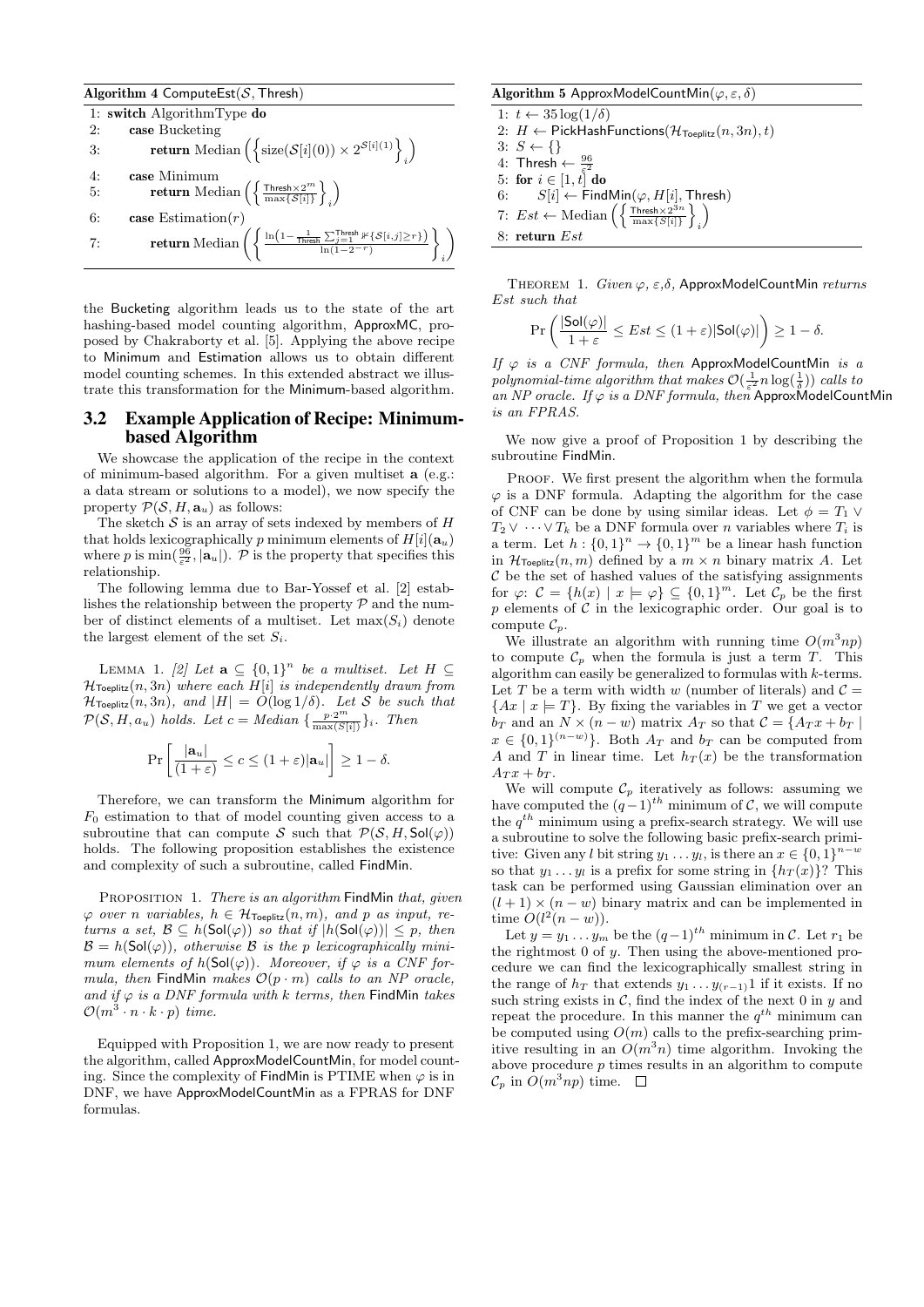## 3.3 Distributed DNF Counting

Consider the problem of distributed DNF counting. In this setting, there are  $k$  sites that can each communicate with a central coordinator. The input DNF formula  $\varphi$  is partitioned into k DNF subformulas  $\varphi_1, \ldots, \varphi_k$ , where each  $\varphi_i$  is a subset of the terms of the original  $\varphi$ , with the j'th site receiving only  $\varphi_i$ . The goal is for the coordinator to obtain an  $(\epsilon, \delta)$ -approximation of the number of solutions to  $\varphi$ , while minimizing the total number of bits communicated between the sites and the coordinator. Distributed algorithms for sampling and counting solutions to CSP's have been studied recently in other models of distributed computation [12, 11, 13, 14]. From a practical perspective, given the centrality of #DNF in the context of probabilistic databases [28, 27], a distributed DNF counting algorithm would entail applications in distributed probabilistic databases.

From our perspective, distributed DNF counting falls within the distributed functional monitoring framework formalized by Cormode et al. [7]. Here, the input is a stream a which is partitioned arbitrarily into sub-streams  $a_1, \ldots, a_k$  that arrive at each of k sites. Each site can communicate with the central coordinator, and the goal is for the coordinator to compute a function of the joint stream a while minimizing the total communication. This general framework has several direct applications and has been studied extensively (see [8, 18, 33] and the references therein).

In distributed DNF counting problem, each sub-stream  $a_i$  corresponds to the set of satisfying assignments to each subformula  $\varphi_i$ , while the function to be computed is  $F_0$ .

The algorithms discussed in Section 3 can be extended to the distributed setting. We briefly describe the distributed implementation of the minimum based algorithm.

Distributed implementation of the minimum-based algorithm. The coordinator chooses hash functions  $H[1], \ldots, H[t]$  from  $\mathcal{H}_{\text{Teelitz}}(n, 3n)$  and sends them to the k sites. Each site runs the FindMin algorithm for each hash function and sends the outputs to the coordinator. So, the coordinator receives sets  $S[i, j]$ , consisting of the Thresh lexicographically smallest hash values of the solutions to  $\varphi_i$ . The coordinator then extracts  $S[i]$ , the Thresh lexicographically smallest elements of  $S[i, 1] \cup \cdots \cup S[i, k]$  and proceeds with the rest of algorithm ApproxModelCountMin. The communication cost is  $O(kn/\varepsilon^2 \cdot \log(1/\delta))$  to account for the k sites sending the outputs of their FindMin invocations. The time complexity for each site is polynomial in  $n, \varepsilon^{-1}$ , and  $\log(\delta^{-1})$ .

A straightforward implementation of the Bucketing algorithm leads to a distributed DNF counting algorithm whose communication cost is  $\tilde{O}(k(n+1/\varepsilon^2) \cdot \log(1/\delta))$  and time complexity per site is polynomial in  $n, \varepsilon^{-1}$ , and  $\log(\delta^{-1})$ . Similarly, the estimation based algorithm leads to a distributed algorithm with  $\tilde{O}(k(n+1/\varepsilon^2) \log(1/\delta))$  communication cost. However, we do not know a polynomial time algorithm to implement the last algorithm on DNF terms.

# Lower Bound

The communication cost for the Bucketing and Estimationbased algorithms is nearly optimal in their dependence on k and  $\varepsilon$ . Woodruff and Zhang [33] showed that the randomized communication complexity of estimating  $F_0$  up to a  $1 + \varepsilon$  factor in the distributed functional monitoring setting is  $\Omega(k/\varepsilon^2)$ . We can reduce the  $F_0$  estimation problem to

distributed DNF counting. Namely, if for the  $F_0$  estimation problem, the j'th site receives items  $a_1, \ldots, a_m \in [N]$ , then for the distributed DNF counting problem,  $\varphi_j$  is a DNF formula on  $\lceil \log_2 N \rceil$  variables whose solutions are exactly  $a_1, \ldots, a_m$  in their binary encoding. Thus, we immediately get an  $\Omega(k/\varepsilon^2)$  lower bound for the distributed DNF counting problem. Finding the optimal dependence on N for  $k > 1$  remains an interesting open question.

### 4. FROM COUNTING TO STREAMING

In this section we consider the structured set streaming model where each item  $S_i$  of the stream is a succinct representation of a set over the universe  $U = \{0,1\}^n$ . Our goal is to design efficient algorithms (both in terms of memory and processing time per item) for computing  $\vert \cup_i S_i \vert$ . the number of distinct elements in the union of all the sets in the stream. We call this problem  $F_0$  computation over structured set streams. We discuss two types of structured sets DNF Sets and Affine Spaces. As we mentioned in the introduction, other structured sets studied in the literature are single and multi-dimensional ranges. Our techniques also give algorithms for estimating  $F_0$  of such structured set streams, which we omit in this extended abstract.

#### DNF Sets

A particular representation we are interested in is where each set is presented as the set of satisfying assignments to a DNF formula. Let  $\varphi$  be a DNF formula over *n* variables. Then the DNF set corresponding to  $\varphi$  be the set of satisfying assignments of  $\varphi$ . The *size* of this representation is the number of terms in the formula  $\varphi$ . A stream over DNF sets is a stream of DNF formulas  $\varphi_1, \varphi_2, \ldots$ . Given such a DNF stream, the goal is to estimate  $\left|\bigcup_{i} S_i\right|$  where  $S_i$  the DNF set represented by  $\varphi_i$ . This quantity is the same as the number of satisfying assignments of the formula  $\vee_i\varphi_i$ . We show that the algorithms described in the previous section carry over to obtain  $(\epsilon, \delta)$  estimation algorithms for this problem with space and per-item time  $\text{poly}(1/\epsilon, n, k, \log(1/\delta))$  where k is the size of the formula.

THEOREM 2. There is a streaming algorithm to compute an  $(\epsilon, \delta)$  approximation of  $F_0$  over DNF sets. This algorithm takes space  $O(\frac{n}{\varepsilon^2} \cdot \log \frac{1}{\delta})$  and processing time  $O(n^4 \cdot k \cdot \frac{1}{\varepsilon^2} \cdot$  $\log \frac{1}{\delta}$  per item where k is the size (number of terms) of the corresponding DNF formula.

PROOF. We show how to adapt the Minimum-value based algorithm from Section 3.2 to this setting. The algorithm picks a hash function  $h \in \mathcal{H}_{\text{Toeplitz}}(n, 3n)$  and maintains the set  $B$  consisting of  $t$  lexicographically minimum elements of the set  $\{h(\textsf{Sol}(\varphi_1 \vee \ldots \vee \varphi_{i-1}))\}$  after processing  $i-1$  items. When  $\varphi_i$  arrives, it computes the set  $\mathcal{B}'$  consisting of the t lexicographically minimum values of the set  $\{h(\textsf{Sol}(\varphi_i))\}$ and subsequently updates  $\beta$  by computing the t lexicographically smallest elements from  $\mathcal{B} \cup \mathcal{B}'$ . By Proposition 1, the computation of  $\mathcal{B}'$  can be done in time  $O(n^4 \cdot k \cdot t)$  where k is the number of terms in  $\varphi_i$ . Updating  $\beta$  can be done in  $O(t \cdot n)$  time. Thus, the update time for the item  $\varphi_i$ is  $O(n^4 \cdot k \cdot t)$ . For obtaining an  $(\varepsilon, \delta)$ -approximation, we set  $t = O(\frac{1}{\varepsilon^2})$  and repeat the procedure  $O(\log \frac{1}{\delta})$  times and take the median value. Thus the update time for item  $\varphi$  is  $O(n^4 \cdot k \cdot \frac{1}{\varepsilon^2} \cdot \log \frac{1}{\delta})$ . For analyzing space, each hash function uses  $O(n)$  bits and and the algorithm stores  $O(\frac{1}{\epsilon^2})$  mini-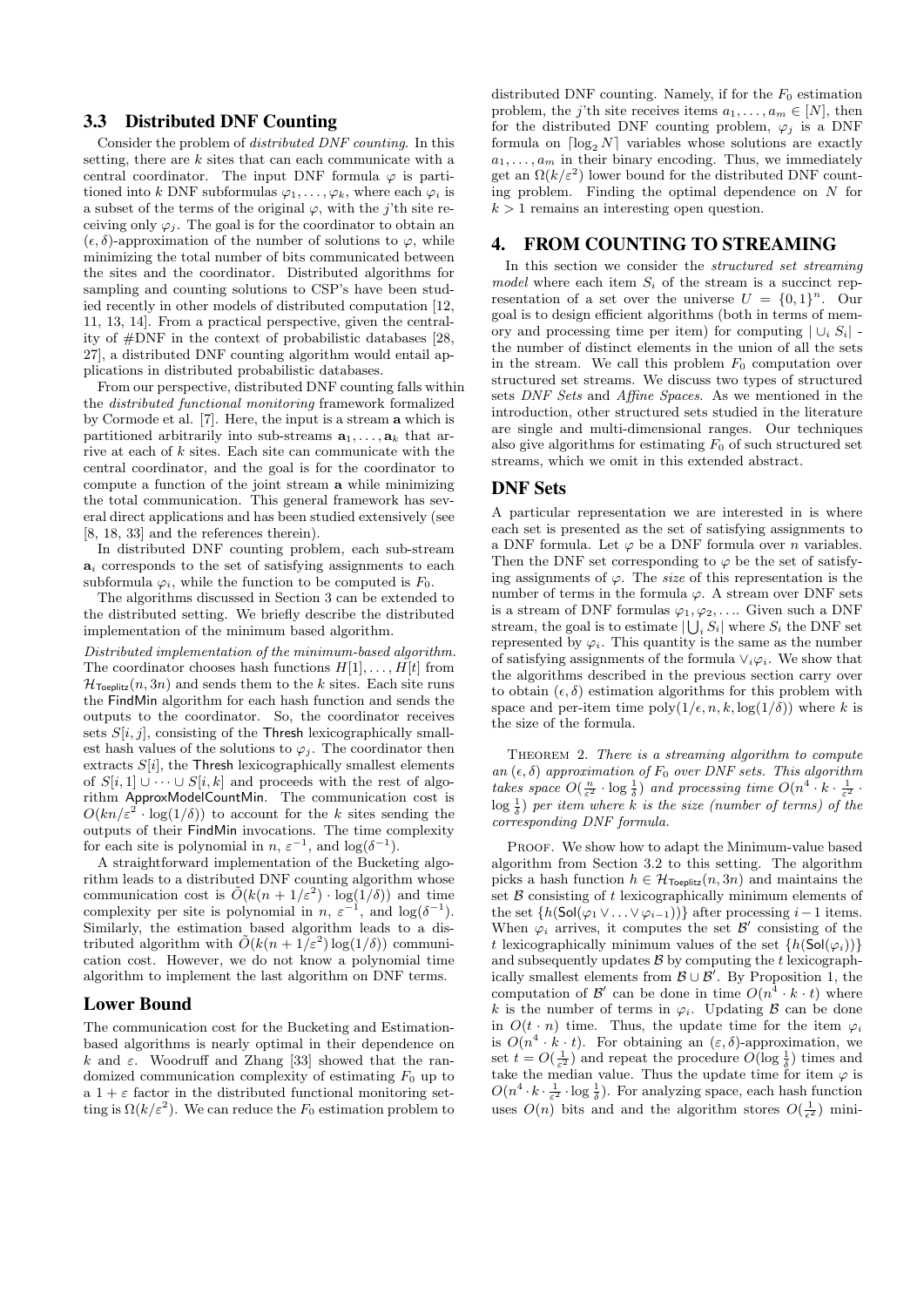mums, resulting in overall space usage of  $O(\frac{n}{\varepsilon^2} \cdot \log \frac{1}{\delta})$ . The proof of correctness follows from Lemma 1.  $\Box$ 

Instead of the Minimum-value based algorithm, we could also adapt the Bucketing-based algorithm to obtain an algorithm with similar space and time complexities.

# Affine Spaces

Another example of a structured stream is where each item of the stream is an affine space represented by  $Ax = B$  where A is a Boolean matrix and B is a zero-one vector. Without loss of generality, we may assume that A is a  $n \times n$  matrix. Thus an affine stream consists of  $\langle A_1, B_1 \rangle, \langle A_2, B_2 \rangle, \cdots$ , where each  $\langle A_i, B_i \rangle$  succinctly represents a set  $\{x \in \{0, 1\}^n \mid A_i x =$  $B_i$ . Here operations are over the finite field of size 2. For a  $n \times n$  Boolean matrix A and a zero-one vector B, let  $\mathsf{Sol}(\langle A, B \rangle)$  denote the set of all x that satisfy  $Ax = B$ .

PROPOSITION 2. Given  $(A, B)$ ,  $h \in \mathcal{H}_{\mathsf{Toeplitz}}(n, 3n)$ , and t as input, there is an algorithm, AffineFindMin, that returns a set,  $\mathcal{B} \subseteq h(\mathsf{Sol}(\langle A, B \rangle))$  so that if  $|h(\mathsf{Sol}(\langle A, B \rangle))| \leq t$ , then  $\mathcal{B} = h(\text{Sol}(\langle A, B \rangle)),$  otherwise  $\mathcal B$  is the t lexicographically minimum elements of  $h(\mathsf{Sol}(\langle A, B \rangle))$ . The time taken by this algorithm is  $O(n^4t)$  and the space taken by the algorithm is  $O(tn)$ .

The above proposition together with the minimum-based algorithm gives the following theorem.

THEOREM 3. There is a streaming algorithm that computes a  $(\epsilon, \delta)$ -approximation of  $F_0$  over affine spaces. This algorithm takes space  $O(\frac{n}{\epsilon^2} \cdot \log(1/\delta))$  and processing time of  $O(n^4 \frac{1}{\epsilon^2} \log(1/\delta))$  per item.

# 5. RELATING SKETCH SPACE COMPLEX-ITY AND NP QUERY COMPLEXITY

Our investigations reveal surprising connections between algorithms for  $F_0$  estimation and model counting that are of interest to two different communities.

It is noteworthy that the two communities often have different concerns: in the context of model counting, one is focused on the NP-query complexity while in the context of streaming, the focus is on the space complexity. This begs the question of whether the connections are a matter of happenstance or there is an inherent relationship between the space complexity in the context of streaming and the query complexity for model counting. We detail our investigations on the existence of such a relationship.

In the following, we will fold the hash function  $h$  also in the sketch S. With this simplification, instead of writing  $P(S, h, Sol(\varphi))$  we write  $P(S, Sol(\varphi))$ .

We first introduce some complexity-theoretic notation. For a complexity class  $\mathcal{C}$ , a language  $L$  belongs to the complexity class  $\exists \cdot \mathcal{C}$  if there is a polynomial  $q(\cdot)$  and a language  $L' \in \mathcal{C}$ such that for every  $x, x \in L \Leftrightarrow \exists y, |y| \le q(|x|), \langle x, y \rangle \in L'.$ 

Consider a streaming algorithm for  $F_0$  that constructs a sketch such that  $P(S, a_u)$  holds for some property P using which we can estimate  $|a_u|$ , where the size of S is polylogarithmic in the size of the universe and polynomial in  $1/\varepsilon$ . Now consider the following *Sketch-Language* 

 $L_{sketch} = {\langle \varphi, S \rangle \mid P(S, \mathsf{Sol}(\varphi)) \text{ holds}}.$ 

THEOREM 4. If  $L_{sketch}$  belongs to the complexity class  $C$ , then there exists a  $\text{FP}^{\exists \cdot \mathcal{C}}$  model counting algorithm that estimates the number of satisfying assignments of a given formula  $\varphi$ . The number of queries made by the algorithm is bounded by the sketch size.

Let us apply the above theorem to the minimum-based algorithm. The sketch language consists of tuples of the form  $\langle \varphi, \langle h, v_1, \cdots, v_t \rangle \rangle$  where  $\{v_1, \cdots v_t\}$  is the set of t lexicographically smallest elements of the set  $h(Sol(\varphi))$ . It can be see that this language is in coNP. Since ∃ · coNP is same as the class  $\Sigma_2^P$ , we obtain a  $\text{FP}^{\Sigma_2^P}$  algorithm. Since  $t = O(1/\varepsilon^2)$  and h maps from n-bit strings to 3n-bit strings, it follows that the size of the sketch is  $O(n/\varepsilon^2)$ . Thus the number of queries made by the algorithm is  $O(n/\varepsilon^2)$ .

Interestingly, all the model counting algorithms that were obtained following our recipe are probabilistic polynomialtime algorithms that make queries to languages in NP. The above generic transformation gives a deterministic polynomialtime algorithm that makes queries to a  $\Sigma_2^{\rm P}$  language. Precisely characterizing the properties of the sketch that lead to probabilistic algorithms making only NP queries is an interesting direction to explore.

# 6. CONCLUSION AND FUTURE OUTLOOK

Our investigation led to a diverse set of results that unify over two decades of work in model counting and  $F_0$  estimation. The viewpoint presented in this work has the potential to spur several new interesting research directions.

Higher Moments. There has been a long line of work on estimation of higher moments, i.e.  $F_k$  over data streams. A natural direction of future research is to adapt the notion of  $F_k$  in the context of model of counting and explore its applications. We expect extensions of the framework and recipe presented in this work to derive algorithms for higher frequency moments in the context of model counting.

Sparse XORs. In the context of model counting, the performance of underlying SAT solvers strongly depends on the size of XORs. The standard constructions lead to XORs of size  $\Theta(n)$  and an interesting line of research has focused on the design of sparse XOR-based hash functions [17, 19, 10] culminating in showing that one can use hash functions of the form  $h(x) = Ax + b$  wherein each entry of the *m*-th row of A is 1 with probability  $\mathcal{O}(\frac{\log m}{m})$  [23]. Such XORs were shown to improve the runtime efficiency. In this context, a natural direction would be to explore the usage of sparse XORs in the context of  $F_0$  estimation.

# Acknowledgements

We thank the anonymous reviewers of PODS 21 for valuable comments. We are grateful to Phokion Kolaitis for suggesting exploration beyond the transformation recipe that led to results in Section 5. Bhattacharyya was supported in part by the NRF Fellowship Programme [NRF-NRFFAI1-2019- 0002] and an Amazon Research Award. Meel was supported in part by the NRF Fellowship Programme[NRF-NRFFAI1- 2019-0004] and the AI Singapore Programme [AISG-RP-2018-005], and NUS ODPRT Grant [R-252-000-685-13]. Vinod was supported in part by NSF CCF-2130608, NSF CCF-184908 and NSF HDR:TRIPODS-1934884 awards. Pavan was supported in part by NSF CCF-2130536, NSF CCF-1849053 and NSF HDR:TRIPODS-1934884 awards.